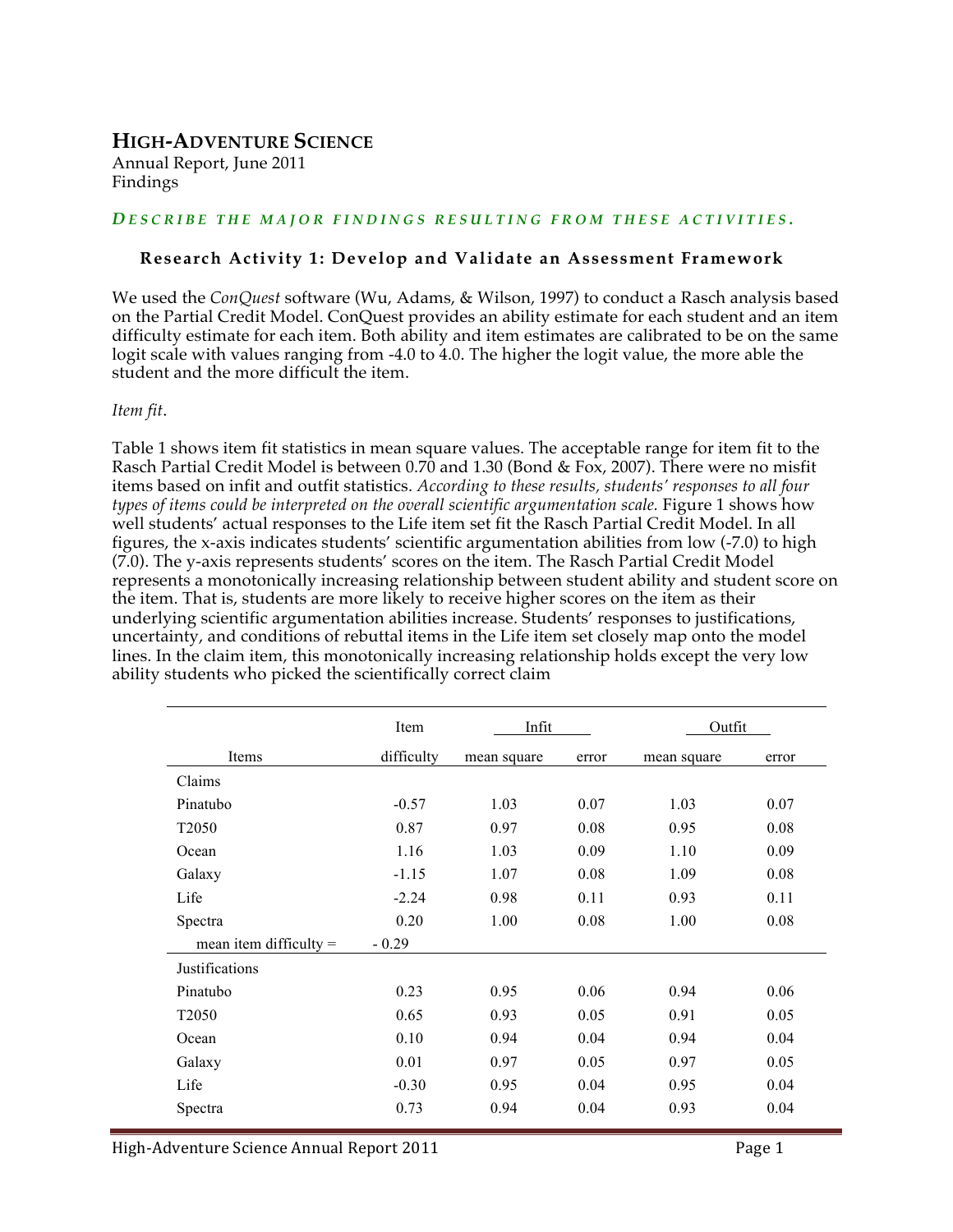| mean item difficulty $=$    | 0.24    |      |      |      |      |
|-----------------------------|---------|------|------|------|------|
| (c) Uncertainty qualifiers  |         |      |      |      |      |
| Pinatubo                    | $-1.42$ | 0.96 | 0.06 | 0.96 | 0.06 |
| T <sub>2050</sub>           | 0.24    | 1.08 | 0.05 | 1.13 | 0.05 |
| Ocean                       | $-1.00$ | 0.99 | 0.05 | 0.99 | 0.05 |
| Galaxy                      | $-1.38$ | 1.08 | 0.06 | 1.18 | 0.06 |
| Life                        | $-1.29$ | 0.97 | 0.06 | 0.97 | 0.06 |
| Spectra                     | $-0.07$ | 1.13 | 0.05 | 1.16 | 0.05 |
| mean item difficulty $=$    | $-0.82$ |      |      |      |      |
| (d) Conditions of rebuttals |         |      |      |      |      |
| Pinatubo                    | 0.89    | 1.04 | 0.05 | 1.05 | 0.05 |
| T <sub>2050</sub>           | 0.88    | 0.95 | 0.06 | 0.95 | 0.06 |
| Ocean                       | 1.10    | 0.98 | 0.05 | 0.97 | 0.05 |
| Galaxy                      | 0.57    | 1.05 | 0.04 | 1.04 | 0.04 |
| Life                        | 0.72    | 1.04 | 0.04 | 1.06 | 0.04 |
| Spectra                     | 1.07    | 0.97 | 0.06 | 0.98 | 0.06 |
| mean item difficulty $=$    | 0.87    |      |      |      |      |

*Table 1. Rasch Partial Credit Model Analysis Results.*



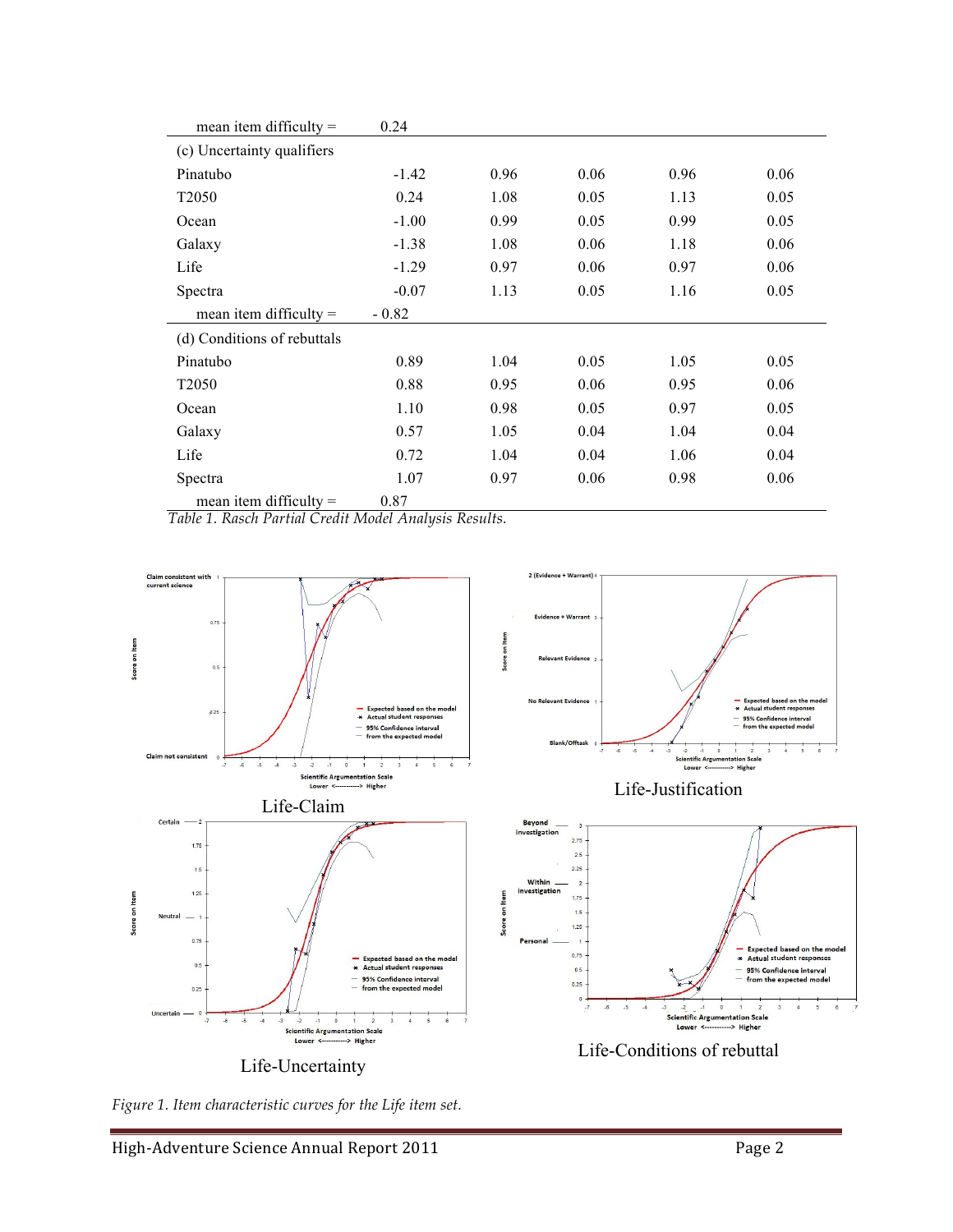## **Rasch Scale for the Scientific Argumentation Construct**

We examined how difficult each item was on the scientific argumentation scale. Table 1 shows that the easiest item on the scale was the claim item in the Life item set with the item difficulty value of -2.24. This means that students whose scientific argumentaiton ability were at -2.24 had a 50% chance of answering this item correctly. The most difficult item was the claim item in the Ocean item set with the item difficulty value of 1.16. We then compared average item difficulty values across claim, justification, uncertainty, and conditions of rebuttal items. The easiest item group was uncertainty items, followed by claim item group. The most difficult item group was conditions of rebuttal. Justification items were placed between claims and conditions of rebuttal. See Table 1. *These results indicate that the order of the required ability on the scientific argumentation scale was uncertainty*  $\rightarrow$  *claim*  $\rightarrow$  *justification*  $\rightarrow$  *conditions of rebuttal, instead of the hypothesized order of claim*  $\rightarrow$  *justificaiton*  $\rightarrow$  *uncertainty*  $\rightarrow$  *conditions of rebuttal.* 

Figure 2 shows how items and students distributed on the scientific argumentation scale expressed in logit values from -4.0 to +4.0. On the left side, the distribution of students according to their scientific argumentation ability is shown. *The higher on the scale, the more able students are on the scientific argumentation construct.* On the right side, item thresholds of all scores in claim, justification, uncertainty, and conditions of rebuttal items are shown. An item threshold is defined as students with the matching ability would have a 50% chance of receiving a score *j* as compared to receiving a score *j – 1*.

The locations of these score bands across four types of items indicate that justification items covered the widest range of the scientific argumentation ability scale between -3.60 to +3.80. Conditions of rebuttal items covered the range of -1.35 to +3.10. The range covered by claim items was smaller than those covered by justification and conditions of rebuttal items but slightly larger than the range covered by the uncertainty items. Both uncertainty and claim items covered the middle ability range of the scientific argumentation scale.

The score band of making single warrants was located at the similar range to that of considering conditions of rebuttal within investigation. The score band of making two or more warrants was located at a similar range to that of conditions of rebuttal beyond investigation. *These findings suggest that students who could make single warrants were more likely to consider conditions of rebuttal within investigation. Students who could make multiple warrants were more likely to consider conditions of rebuttal beyond investigation, indicating that students need to make multiple warrants based on multiple evidence pieces in order to consider limitations of the investigations imposed by current science, inquiry method, or other factors.* 

The scientific argumentation scale shown in Figure 2, had the person separation reliability of 0.77 and the item separation reliability of 1.00.

# **Research Activity 2: Characterize Uncertainty**

Unlike scientific uncertainty, in which the limitations reflect the current status of scientific knowledge and investigation methods commonly adopted by the community of scientists, student uncertainty can also reflect the student's assessment of his own status of knowledge, ability, and skill. Table 2 shows four types of student uncertainty identified in students' argumentation items. We used the numerical scores associated with these four types in the analysis of students' overall scientific argumentation ability.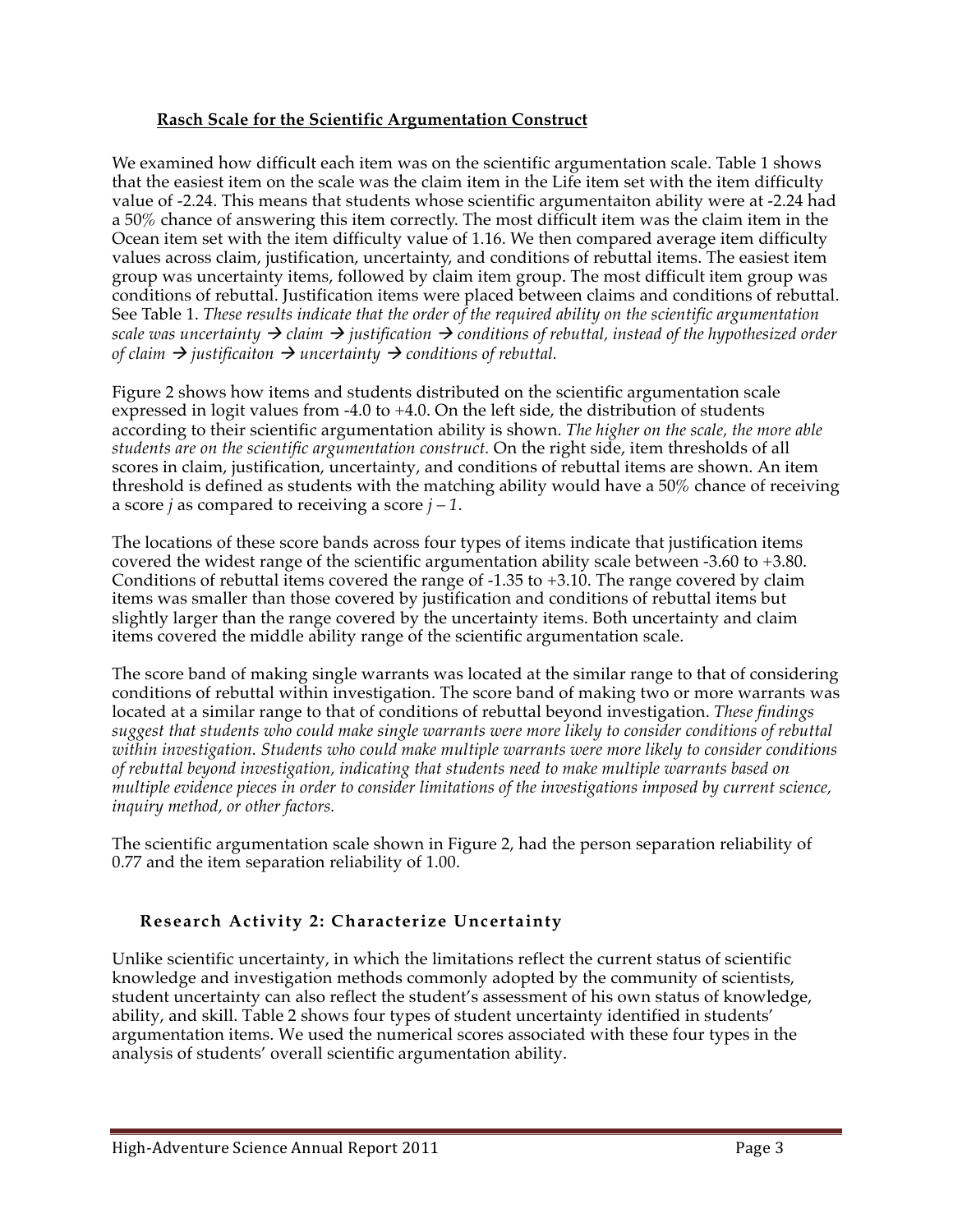*Our preliminary results indicate that student uncertainty in scientific arguments appears to be characteristically different from scientists' uncertainty in the sense that the latter addresses limitations of collective knowledge, understanding, and tools of science while the former primarily addresses selfconcepts before it is transitioned to scientific uncertainty.*

| Source of                                           | Uncertainty source   | Description of categories                                                                               |  |  |  |  |
|-----------------------------------------------------|----------------------|---------------------------------------------------------------------------------------------------------|--|--|--|--|
| Uncertainty                                         |                      |                                                                                                         |  |  |  |  |
| No                                                  | No response          | Did not respond to the related uncertainty item but<br>answered the linked claim and explanation items. |  |  |  |  |
| Information                                         | Simple off-task      | Wrote "I do not know" or similar answers                                                                |  |  |  |  |
| (Score 0)                                           | responses            | Provided off-task answers                                                                               |  |  |  |  |
|                                                     | Restatement          | Restated the scientific claim made in the claim item.<br>٠                                              |  |  |  |  |
|                                                     |                      | Restated the uncertainty rating.<br>٠                                                                   |  |  |  |  |
| Personal                                            | Question             | Did/did not understand the question.<br>$\bullet$                                                       |  |  |  |  |
| (Score 1)                                           | General              | Did/did not possess general knowledge or ability<br>$\bullet$                                           |  |  |  |  |
|                                                     | knowledge/ability    | necessary in solving the question.                                                                      |  |  |  |  |
|                                                     |                      | Did/did not learn the topic (without mentioning the<br>٠                                                |  |  |  |  |
|                                                     |                      | specific topic)                                                                                         |  |  |  |  |
|                                                     |                      | Can/cannot explain/estimate                                                                             |  |  |  |  |
|                                                     | Lack of specific     | Did not know specific scientific knowledge needed<br>$\bullet$                                          |  |  |  |  |
|                                                     | knowledge/ability    | in the item set.                                                                                        |  |  |  |  |
|                                                     | Difficulty with data | Did not make sense of data provided in the item<br>٠                                                    |  |  |  |  |
|                                                     | Authority            | Mentioned teacher, textbook, and other authoritative<br>٠                                               |  |  |  |  |
|                                                     |                      | sources.                                                                                                |  |  |  |  |
| Scientific-                                         | Specific knowledge   | Referred to/elaborated a particular piece of scientific<br>$\bullet$                                    |  |  |  |  |
| Within                                              |                      | knowledge directly related to the item.                                                                 |  |  |  |  |
| investigation                                       | Specific data        | Referred to a particular piece of scientific data<br>$\bullet$                                          |  |  |  |  |
| (Score 2)                                           |                      | provided in the item.                                                                                   |  |  |  |  |
| Scientific-<br>Beyond<br>investigation<br>(Score 3) | Data/investigation   | Recognized the limitation of data provided in the<br>٠                                                  |  |  |  |  |
|                                                     |                      | item and suggested a need for additional data.                                                          |  |  |  |  |
|                                                     |                      | Mentioned that not all factors are considered.<br>٠                                                     |  |  |  |  |
|                                                     | Phenomenon           | Elaborated why the scientific phenomenon addressed<br>$\bullet$                                         |  |  |  |  |
|                                                     |                      | in the item is uncertain.                                                                               |  |  |  |  |
|                                                     | Current science      | Mentioned that current scientific knowledge or data<br>٠                                                |  |  |  |  |
|                                                     |                      | collection tools are limited to address the scientific                                                  |  |  |  |  |
|                                                     |                      | phenomenon in the item.                                                                                 |  |  |  |  |

*Table 2. Students' uncertainty types*

## **Research Activity 3: Document Student Learning**

We are in the process of scoring students' responses to the pre- and post-tests and embedded assessments for the "Modeling Earth's Climate" investigation and the "Is there life in space?" investigation. We are using scoring rubrics similar to what we used in the early-year test. We will follow students' learning and argumentation skills across four time points, early year, before, during, and after the High-Adventure Science investigations, to develop students learning trajectories. We will be looking for answers to research questions about students learning gains as well as looking at evidence for change in student's scientific reasoning skills. It is our goal to focus on helping students' reason about frontier science, what is known and unknown, what are the limitations of the data and models, and what scientists grapple with when exploring open-ended questions. We will write a research paper using the research and the data analysis. We will also revise the curriculum and assessment as a result of the results from data analysis.